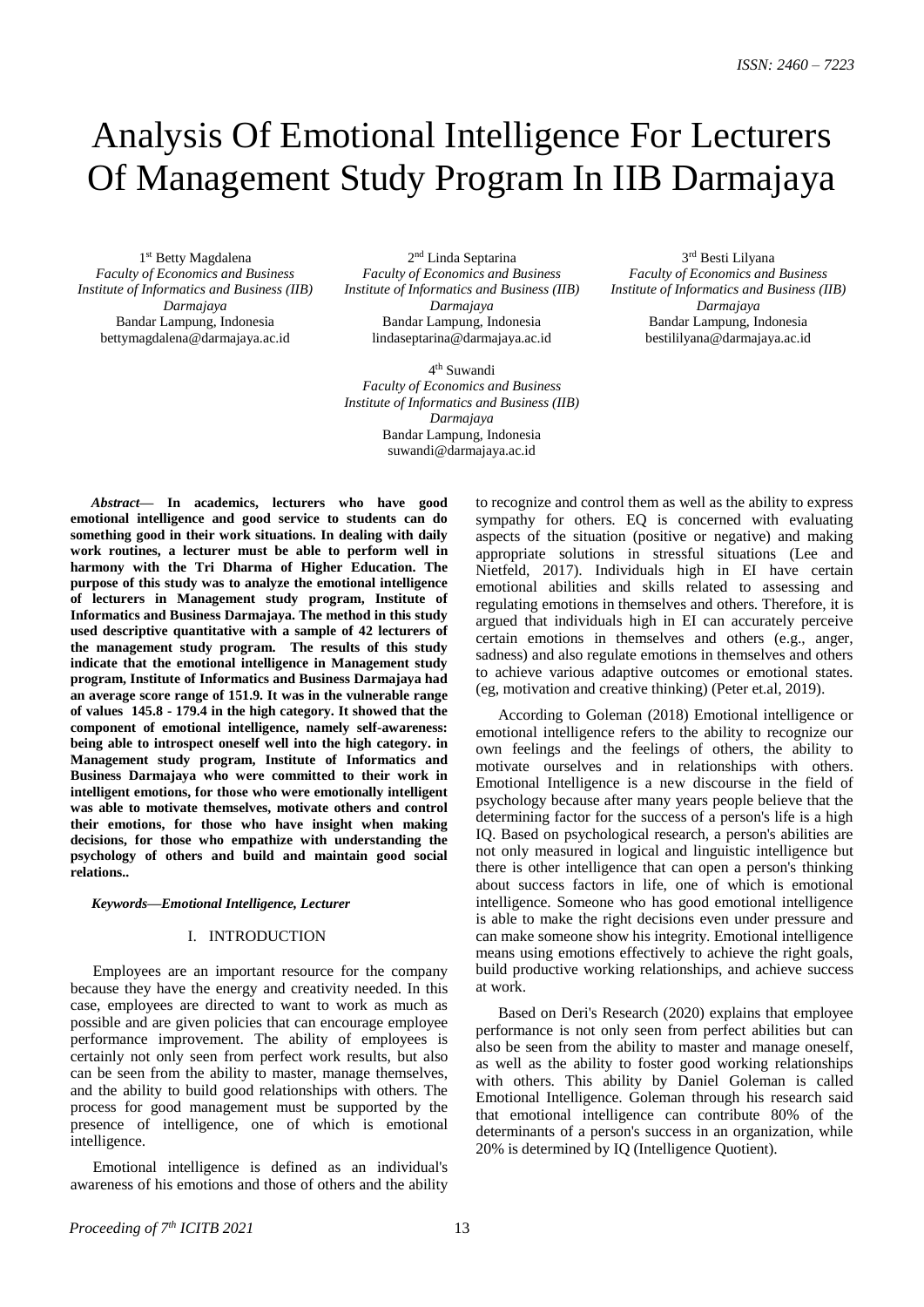The role of lecturers in tertiary institutions is a liaison between the education system and human resources when the impact of an educational innovation program applies through lecturers. The role of universities has challenges and requires careful planning in an effort to carry out the educational process with the output of issuing quality human resources who have the knowledge, intelligence, and skills that are relevant to life and times and contribute to the achievement of higher education goals in Indonesia in 2010.

Lecturer work is a profession carried out by every lecturer and is a source of life that requires expertise, skill, or creativity and innovation in accordance with certain values, ethics, and norms by requiring educational professional education. Therefore, the existence of lecturers at universities in Indonesia is required to build and collaborate in a quality work team to solve educational problems and find educational and teaching reform strategies that are in accordance with national education goals, to seize opportunities and deal with global challenges.

A person's ability to accept challenges is always changing by following and adjusting to situations and conditions, this is related to the skill and emotional stability of a person who makes adjustments. In an effort to maintain and improve the quality of learning, lecturers are expected to be able to direct students to seize opportunities and deal with global challenges. Institute of Informatics and Business Darmajaya, management study program currently has 42 lecturers, most of whom are certified.

Table 1. Data of IIB Darmajaya Management Lecturer

| No. | Status                    | Total |  |  |
|-----|---------------------------|-------|--|--|
|     | <b>Permanent Lecturer</b> |       |  |  |
|     | Home-based Lecturer       |       |  |  |
|     | $\rm Total$               |       |  |  |

Based on the data from management lecturers, there are 42 people and 37 people who have the status as permanent lecturers and 5 people have the status as Home-based lecturers. Some lecturers also have additional duties to occupy positions at the study program level or at the directorate level.

This condition certainly adds to the diversity of lecturer characteristics and assumes to affect the lecturer's emotional intelligence and determine the quality of the resulting performance. Based on the phenomena, an analysis of the emotional intelligence of lecturers in Institute of Informatics and Business Darmajaya has never been carried out. In essence, it can be used as a foundation in forming a conducive work culture in Institute of Informatics and Business Darmajaya. This study was very crucial to be carried out in order to improve the quality of lecturer performance as an indicator of the performance quality of Institute of Informatics and Business Darmajaya and it proved for the fulfillment of students' rights to quality education services.

# II. THEORITICAL FRAMEWORK

# *A. Emotional Intelligence*

Nowadays, the concept of emotional intelligence is divided into two main models: the capability model and the mixed model (Hughes, et al., 2015). The capability model was proposed by Mayer and Salovey, while the mixed model

was proposed by Goleman and Bar-On (Boyatzis, 2018). Emotional intelligence is a group of mental abilities that help people recognize their feelings and those of others and use those feelings to guide their thoughts and actions (Noermijati and Sunaryo, 2018).

According to Goleman (2018) Emotional intelligence or emotional intelligence refers to the ability to recognize our own feelings and the feelings of others, the ability to motivate ourselves and in relationships with others. According to Stephen P. Robbins and Timoty A. Judge (2017) Emotional Intelligence is a person's ability to assess emotions in oneself and others and understand the meaning of these emotions and regulate one's emotions on a regular basis in an organization flow model.

#### *B. Characteristics of Emotional Intelligence*

An analysis of the emotional intelligence of thousands of men and women shows that women are, on average, more aware of their emotions. This means that the emotional intelligence possessed by men and women are different and women are better able to control their emotional conditions. Women are more empathetic, and more skilled at interpersonal relationships, while men are more confident and optimistic, adaptable, and better at handling stress. Individuals with high emotional intelligence according to (Goleman, 2018) have the following characteristics:

- 1. Able to motivate yourself.
- 2. Able to survive frustration.
- 3. Able to control impulses.
- 4. Do not overestimate the fun.
- 5. Able to set the mood.
- 6. Able to located and.
- 7. Able to pray.

# *C. Emotional Intelligence Indicators*

Indicators that affect emotional intelligence can be measured from several aspects, Goleman (2018:313) suggests five basic skills in emotional intelligence, namely:

1. Self-awareness: It is a person's ability to know the feelings in himself and their effects and use them to make decisions for themselves, have realistic benchmarks, selfefficacy, and have strong self-confidence, and then associate them with the source of the cause.

2. Self-control: It is the ability to handle one's own emotions, to express and control emotions, to have sensitivity to one's conscience, to use in relationships and daily actions.

3. Motivation: It is the ability to use the desire to at any time generate enthusiasm and energy to achieve a better state as well as being able to take the initiative and act effectively, able to withstand failure and frustration.

4. Empathy: It is the ability to feel what other people feel, to be able to understand the perspective of others, and to create a relationship of mutual trust and to be able to align oneself with various types of individuals.

5. Social Skills: This is the ability to handle emotions well when dealing with other people and create and maintain relationships with others, can influence, lead, deliberate, resolve disputes and work together in teams.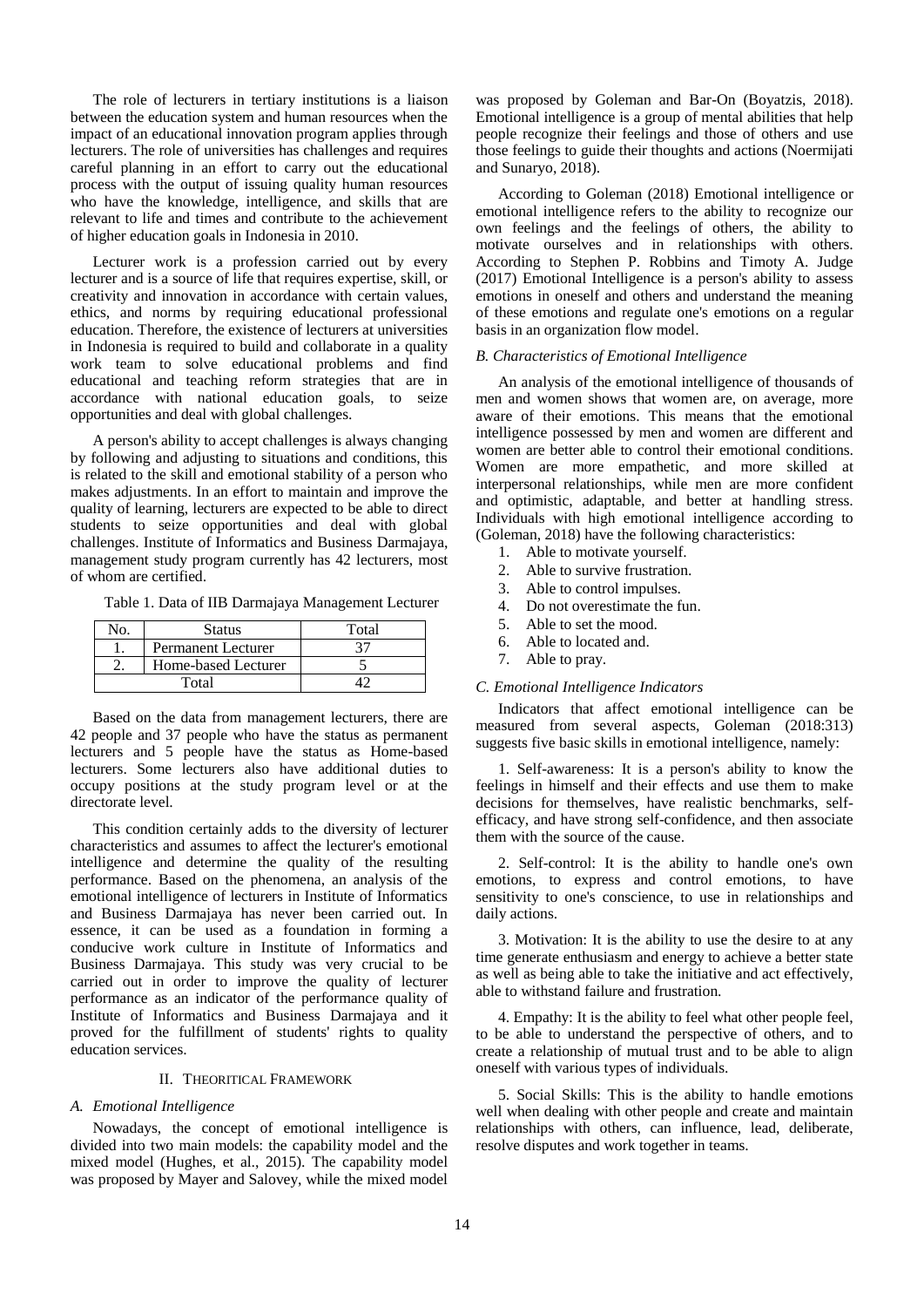# III. METHODOLOGY

The type of study was analytical survey research. This type of study was to assess a condition. The result can be used to improve the planning of a program. Operational Definition of Emotional intelligence was the ability of lecturers in Institute of Informatics and Business Darmajaya to recognize one's own emotions, motivate oneself, recognize other people's emotions, and the ability to build relationships with others. The sample in this study was all 42 lecturers of Institute of Informatics and Business Darmajaya in the management study program.

The method in collecting data used the emotional intelligence scale method, aspects of self-awareness, selfcontrol, empathy motivation, and social skills. They were useful for measuring the extent to which the emotional intelligence of lecturers of Institute of Informatics and Business Darmajaya.

# IV. RESULT AND DISCUSSION

# *A. Validity Test*

The validity of the instrument was done by correlating the score obtained for each question or statement with the total score. The formula used to find the correlation value of Product Moment.

| Table 1. Validity Test |  |  |
|------------------------|--|--|
|------------------------|--|--|

| <b>Statement</b> | r-count | r-table | <b>States</b>            | <b>Note</b> |
|------------------|---------|---------|--------------------------|-------------|
| Statement 1      | 0,456   | 0.3494  | $r$ count $\geq r$ table | Valid       |
| Statement 2      | 0.471   | 0.3494  | $r$ count $\gt r$ table  | Valid       |
| Statement 3      | 0.547   | 0.3494  | $r$ count $\geq r$ table | Valid       |
| Statement 4      | 0,374   | 0.3494  | $r$ count $\geq r$ table | Valid       |
| Statement 5      | 0.577   | 0.3494  | $r$ count $\gt r$ table  | Valid       |
| Statement 6      | 0,446   | 0.3494  | $r$ count $\geq r$ table | Valid       |
| Statement 7      | 0,404   | 0.3494  | $r$ count $\geq r$ table | Valid       |
| Statement 8      | 0.595   | 0.3494  | $r$ count $\geq r$ table | Valid       |
| Statement 9      | 0,611   | 0.3494  | $r$ count $\gt r$ table  | Valid       |
| Statement 10     | 0.369   | 0.3494  | $r$ count $\geq r$ table | Valid       |

Based on table 1, the results of the validity test was above for the Emotional Intelligence variable as many as 10 statements, the value was  $r$  count  $>r$  table, so it concluded that all statements of the Emotional Intelligence variable were declared valid.

#### *B. Result of Respondents*

| N <sub>0</sub>                                                       | <b>Statements</b>              | SS  | S              | N              | <b>TS</b>      | <b>STS</b>     | <b>Total</b> | Ave |
|----------------------------------------------------------------------|--------------------------------|-----|----------------|----------------|----------------|----------------|--------------|-----|
|                                                                      |                                |     | Self-Awareness |                |                |                |              |     |
| Able to control<br>thoughts and<br>1.<br>actions in any<br>situation | 7                              | 17  | 10             | 6              | $\overline{c}$ | 42             |              |     |
|                                                                      | 35                             | 68  | 30             | 12             | $\overline{c}$ | 147            | 158          |     |
|                                                                      |                                | 20  | 11             | 5              | $\overline{4}$ | $\overline{c}$ | 42           |     |
| 2.                                                                   | Always Introspect              | 100 | 44             | 15             | 8              | $\overline{2}$ | 169          |     |
| Self-Control                                                         |                                |     |                |                |                |                |              |     |
| I immediately<br>3.<br>and I had planned<br>time                     | finished the work              | 12  | 8              | $\overline{4}$ | 11             | $\overline{7}$ | 42           |     |
|                                                                      | without stalling for           | 60  | 32             | 12             | 22             | 7              | 133          | 135 |
| 4.                                                                   | Able to respond<br>and respect | 10  | 10             | 8              | 8              | 6              | 42           |     |
|                                                                      | criticism and<br>suggestions   | 50  | 40             | 24             | 16             | 6              | 136          |     |

Table 2. Result of Respondents

|                                                                              | effectively                                                 |       |         |                |                |              |       |     |
|------------------------------------------------------------------------------|-------------------------------------------------------------|-------|---------|----------------|----------------|--------------|-------|-----|
| Motivation                                                                   |                                                             |       |         |                |                |              |       |     |
| Interested in<br>work that<br>5.<br>provides new<br>ideas/new<br>experiences | 12                                                          | 12    | 10      | $\overline{c}$ | 6              | 42           |       |     |
|                                                                              | 60                                                          | 48    | 30      | $\overline{4}$ | 6              | 148          | 156   |     |
| б.                                                                           | Interested in<br>work that<br>provides new                  | 18    | 12      | 5              | $\overline{4}$ | 3            | 42    |     |
|                                                                              | ideas/new<br>experiences                                    | 90    | 48      | 15             | 8              | 3            | 164   |     |
|                                                                              |                                                             |       | Empathy |                |                |              |       |     |
| 7.                                                                           | When friends<br>have problems,                              | 13    | 17      | 10             | 1              | 1            | 42    |     |
|                                                                              | they ask me for<br>advice.                                  | 65    | 68      | 30             | $\overline{c}$ | 1            | 166   | 170 |
| 8.                                                                           | When friends<br>have problems,                              | 17    | 15      | 9              | 1              | $\theta$     | 42    |     |
|                                                                              | they ask me for<br>advice.                                  | 85    | 60      | 27             | $\overline{c}$ | $\mathbf{0}$ | 174   |     |
|                                                                              | <b>Social Skills</b>                                        |       |         |                |                |              |       |     |
|                                                                              | I have limited                                              | 13    | 9       | 15             | 5              | $\mathbf{0}$ | 42    |     |
| 9.                                                                           | options when I<br>leave the company                         | 65    | 36      | 45             | 10             | $\Omega$     | 156   |     |
| 10.                                                                          | I still work in the<br>company because<br>I'm not sure that | 10    | 5       | 9              | 11             | 7            | 42    | 141 |
|                                                                              | other companies<br>can provide better<br><b>benefits</b>    | 50    | 20      | 27             | 22             | 7            | 126   |     |
|                                                                              |                                                             | Total |         |                |                |              | 1.519 |     |
|                                                                              | Average                                                     |       |         |                |                |              | 151.9 |     |
|                                                                              |                                                             |       |         |                |                |              |       |     |

# Source: Data Processing, 2021

Based on table 2, the results of respondents' answers from several statements submitted to 42 respondents regarding the Emotional Intelligence variable, have an average score of 151.9. From the five indicators of emotional intelligence, the average value of the highest indicator was the empathy indicator. It was the ability to feel what other people feel, be able to understand other people's perspectives, and create a trusting relationship and be able to align themselves with various types of individuals. It stated that it had been implemented well by Institute of Informatics and Business Darmajaya in the management study program. Meanwhile, the lowest average value comes from indicators of selfcontrol. It was the ability to handle their own emotions, express and control emotions, have sensitivity to conscience, to be used in relationships and daily actions. It stated that it had not been implemented properly so it was necessary to increase or improve by a lecturer Institute of Informatics and Business Darmajaya in the management study program.

# *C. Determination the Range*

This survey uses a Likert scale with the highest score in each question is "5" and the lowest score is "1". With the number of respondents as many as 42 people:

$$
Range = \frac{Higher\ Score - Smallest\ Score}{Score\ Range}
$$

**Note:**

Highest range:  $42*5 = 210$ 

Smallest range:  $42*1 = 42$ 

The range for the survey results were:

 $210 - 42 = 33,6$ 5